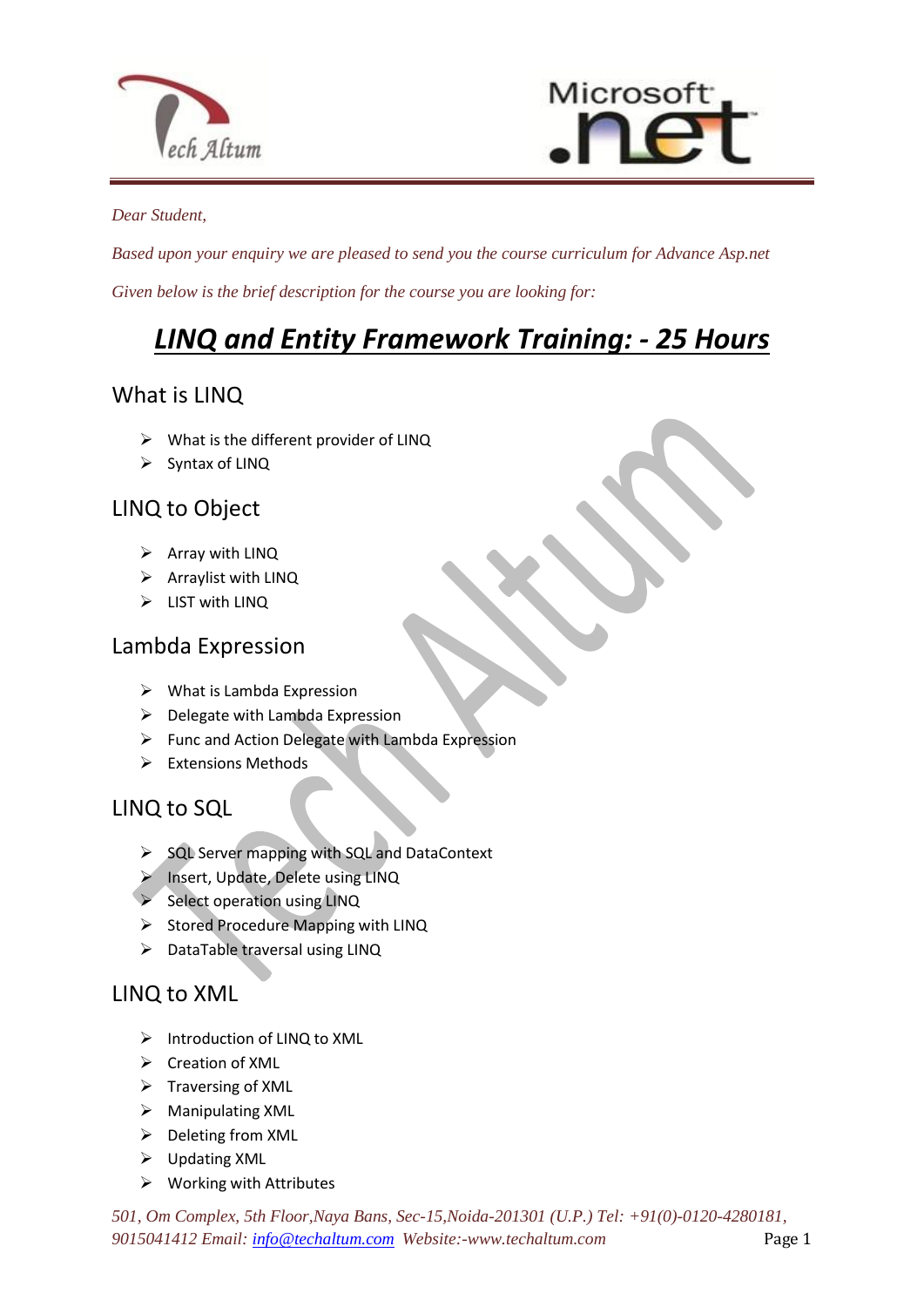



## LINQ standard Query Operators

 $\overline{a}$ 

- ▶ Concatenation Operator
- ▶ Ordering Operators
- ▶ Grouping Operators
- $\triangleright$  Set Operators
- ▶ Aggregate Operators
- $\triangleright$  Select and SelectMany
- $\triangleright$  Lazy Loading and Eager Loading
- $\triangleright$  Joins
- Generations Operator in LINQ
- Quantifiers in LINQ
- $\triangleright$  Group Joins
- Partitioning Operator in LINQ

## LINQ to Entity

- $\triangleright$  Introduction of Entity Framework
- $\triangleright$  What is Entity Framework
- $\triangleright$  Difference between LINQ and Entity Framework

#### Entity Framework Approach

- > Database Approach
- > Model First Approach
- $\triangleright$  Code First Approach
- $\triangleright$  Stored Procedure implementation

## Relationship in Entity Framework

## *Windows Communication Foundation (WCF)(20 Hours)*

#### Introduction of WCF

- $\triangleright$  Basic Concept of WCF
- $\triangleright$  Difference between web Service and WCF
- $\triangleright$  Introduction of Endpoints
- $\triangleright$  Introduction of Bindings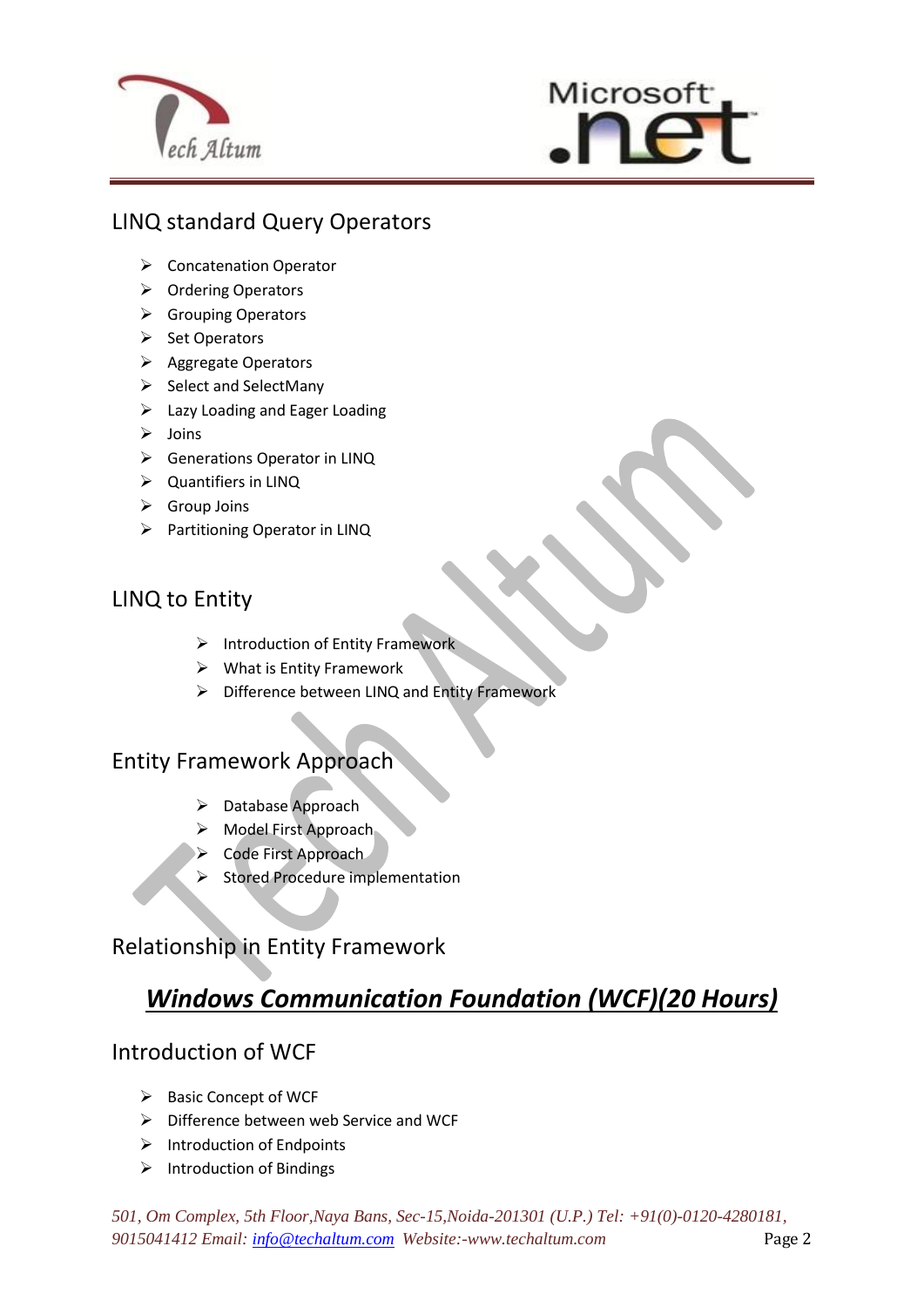



- $\triangleright$  Introduction of Contracts
- $\triangleright$  Introduction of Service Model namespace
- $\triangleright$  Hello application with WCF
- $\triangleright$  Configuration of Endpoints in Web Config
- $\triangleright$  Implementation of Hello Application

 $\overline{a}$ 

#### **Contracts**

- $\triangleright$  Basic Concept of Contract
- $\triangleright$  Service Contract Implementation
- $\triangleright$  Data contract Implementation
- > Message Contract Implementation
- $\triangleright$  Fault Contract Implementation

#### Bindings

- $\triangleright$  Introduction of Binding
- $\triangleright$  Implementation basicHttpBinding
- > Implementation wsHttpBinding
- $\triangleright$  Implementation wsDualHttpBinding
- $\triangleright$  Implementation netTcpBinding
- $\triangleright$  Implementation netMsmqBinding
- $\triangleright$  Customization of bindng

## WCF hosting

- $\triangleright$  Introduction of WCF Hosting
- $\triangleright$  IIS Hosting
- $\triangleright$  Self-Hosting
- $\triangleright$  WAS Hosting

## Instance Management

- $\triangleright$  Introduction and Implementation of per call instance model
- $\triangleright$  Introduction and implementation of per session instance model
- $\triangleright$  Introduction and implementation of singleton instance model

## **Throttling**

- $\triangleright$  Introduction of throttling
- $\triangleright$  Implementation of throttling